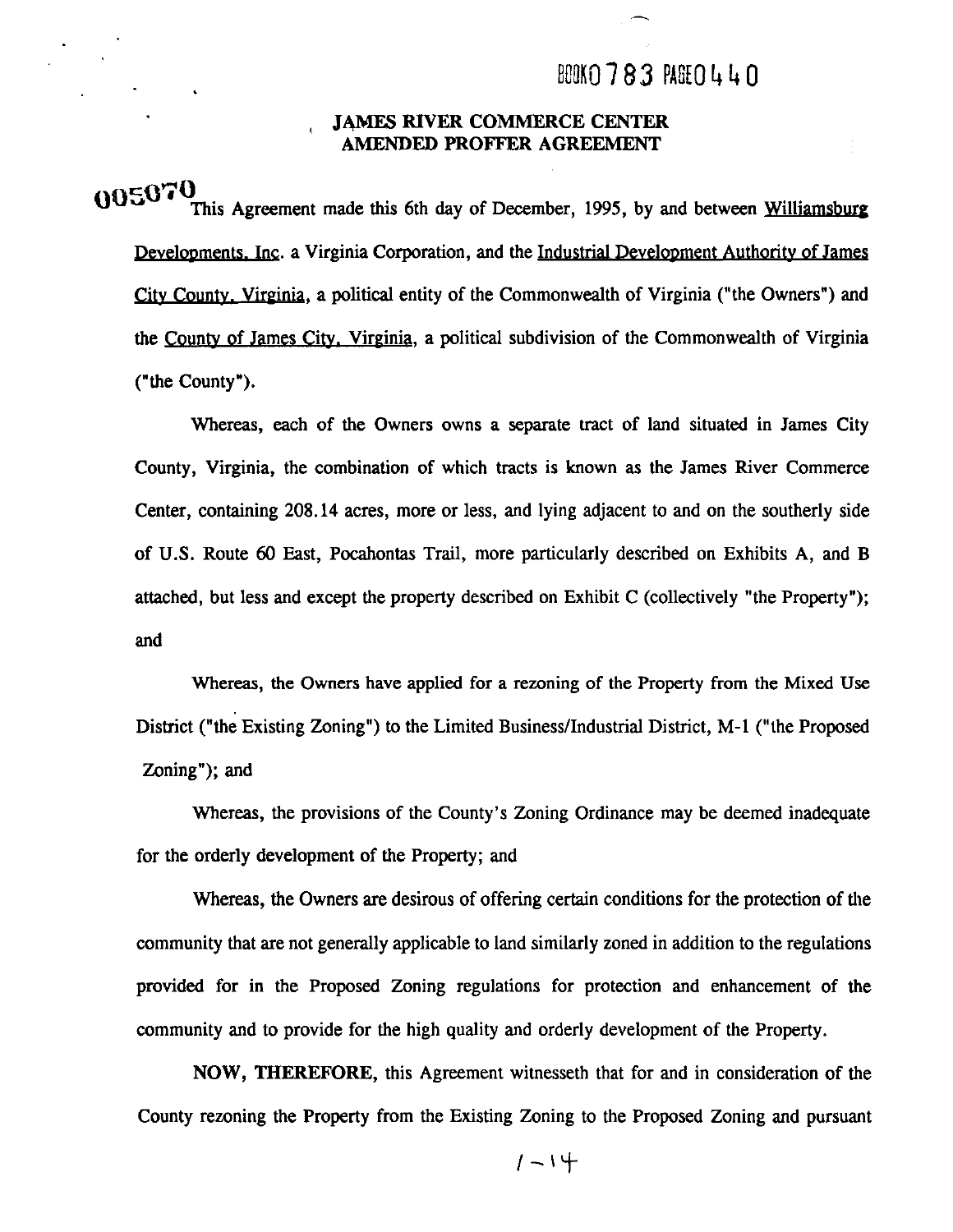### ROOK0 7 8 3 PAGE0 **It** 4 1

to Section 15.1-491.1 **st.** seq. of the Code of Virginia, 1950, as amended, and Section 20-16 of the Zoning Ordinance of the County, the Owners agree that in addition to the regulations provided in the Proposed Zoning, they and each of them will meet and comply with all of the following conditions in the development of the Property. In the event the requested rezoning is not granted by the County, these proffers shall thereupon become null and void.

1. **Limitations on Use.** Without the amendment of this agreement (as to uses otherwise generally permitted by the County's Zoning Ordinance) or the issuance of the applicable special use permit (as to uses only specially permitted by the County's Zoning Ordinance) the Property shall only be used for one or more of the following generally permitted uses provided, however, that the combination of floor area of (1) business, professional and governmental offices and (2) research and development offices which is not accessory to other permitted uses shall be limited to a total of 264,000 square feet.

> Accessory uses as defined in Section 20-2 of the County's Zoning Ordinance.

> Apartment or living quarters for a guard, caretaker or other person employed on the premises which is clearly secondary to the business or industrial use of the property.

**Banks** and other similar financial institutions.

Barber and beauty shops.

Book stores.

Business, professional, and governmental offices.

Contractor offices, equipment storage yards, shops and warehouses with storage (limited to a fully enclosed building) or screened with landscaping and fencing from adjacent property.

Courier services.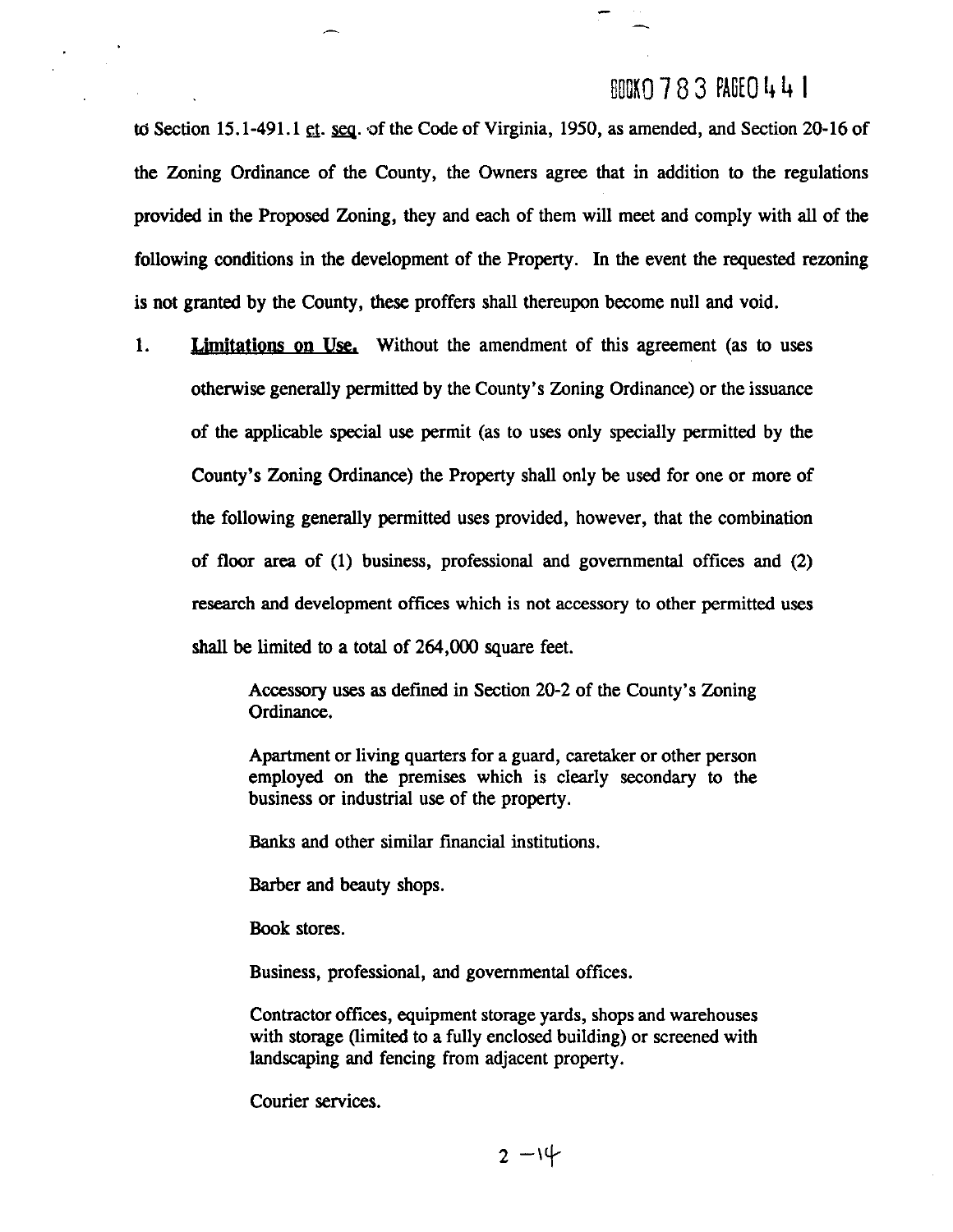### BOOK 0 7 8 3 PAGE 0 4 4 2

Data processing centers.

Employment services or agencies.

Fire stations.

Heavy equipment sales and service, with major repair (limited to a fully enclosed building) or screened with landscaping and fencing from adjacent property.

Indoor sports facilities, health clubs, exercise clubs and fitness centers.

Industrial and technical training schools.

Janitorial service establishments.

Laser technology production.

Lumber and building supply wholesale stores with storage (limited to a fully enclosed building) or screened with landscaping and fencing from adjacent property.

Machinery sales and service with major repair (limited to a fully enclosed building).

Manufacture and assembly of musical instruments, toys, novelties, and rubber and metal stamps.

Manufacture and bottling of **soft** drinks and wine.

Manufacture and processing of textiles and textile products.

Manufacture, compounding, assembly or treatment of products made from previously prepared paper, plastic, metal, textiles, tobacco, wood, paint, fiber glass, glass, rubber, leather, cellophane, canvas, felt, fur, horn, wax, hair and yarn.

Manufacture, compounding, processing or packaging of cosmetic, toiletry, and pharmaceutical products.

Manufacture of carpets and carpet yarns.

Manufacture of pottery and ceramic products using kilns fired only by gas or electricity.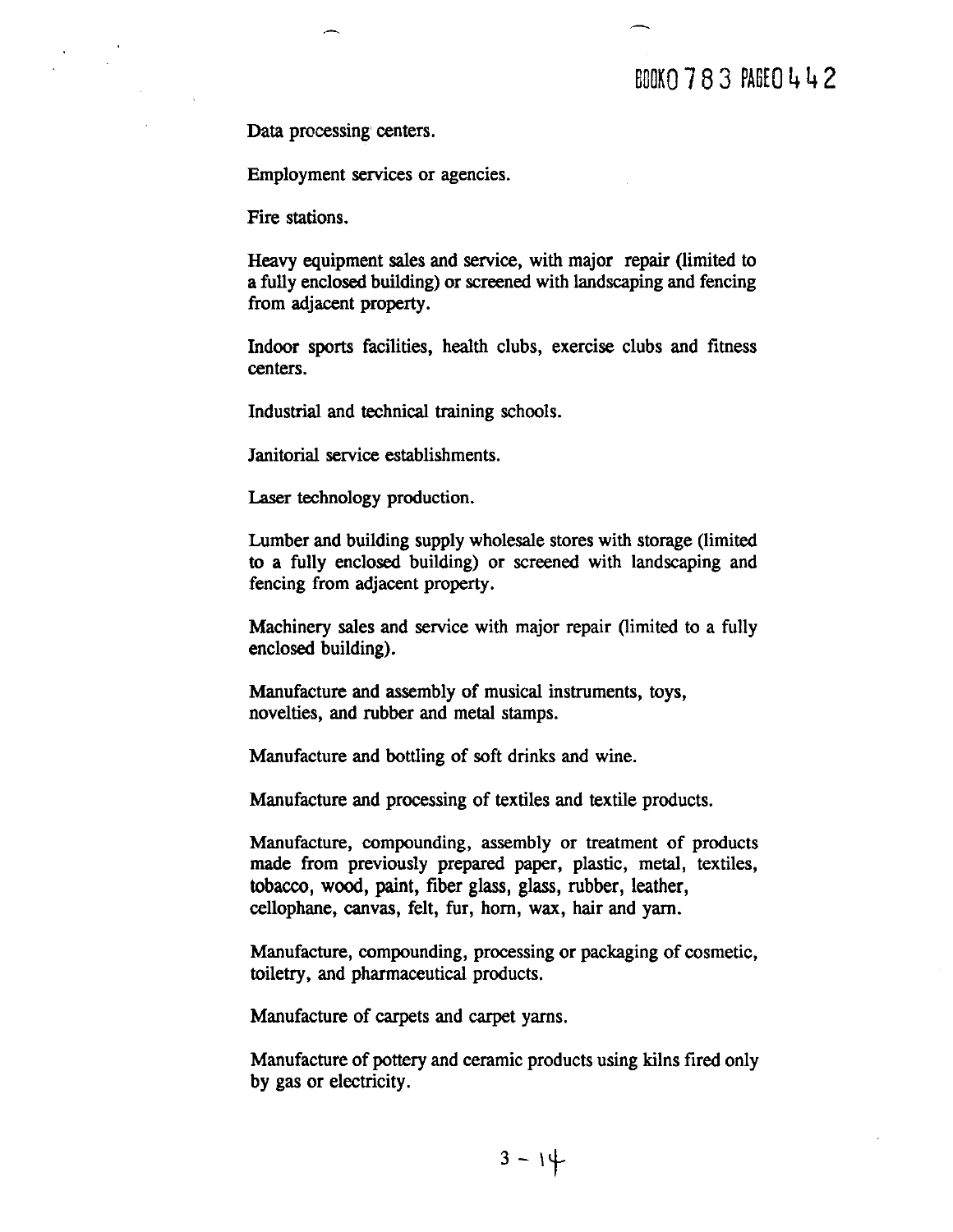### 000XO 783 PAGEO 443

Manufacture or assembly of appliances, tools, firearms, hardware products, and heating, cooling or ventilating equipment.

الدراسي

Manufacture or assembly of electronic instruments, electronic devices or electronic components.

Manufacture or assembly of medical, drafting, metering, marine, photographic and mechanical instruments.

Marine or waterfront businesses to include receipt, storage and transshipment of waterborne commerce, or seafood receiving, packing and distribution.

Nonemergency medical transport.

Nurseries (wholesale only).

Off-street parking as required by Section 20-53 of the County's Zoning Ordinance.

Plant, garden supply, hardware and paint wholesale stores.

Plumbing and electrical supply wholesale stores with storage (limited to a fully enclosed building) or screened with landscaping and fencing from adjacent property.

Post offices.

Printing, lithographing, engraving, photocopying, blueprinting and publishing establishments.

Radio and television stations, and accessory antenna or towers, self-supported (not attached to buildings) which are sixty feet or less in height.

Research, development, and design facilities.

Restaurants, **tea** rooms and taverns.

Security service offices.

Telephone exchanges and telephone switching stations.

Travel bureaus.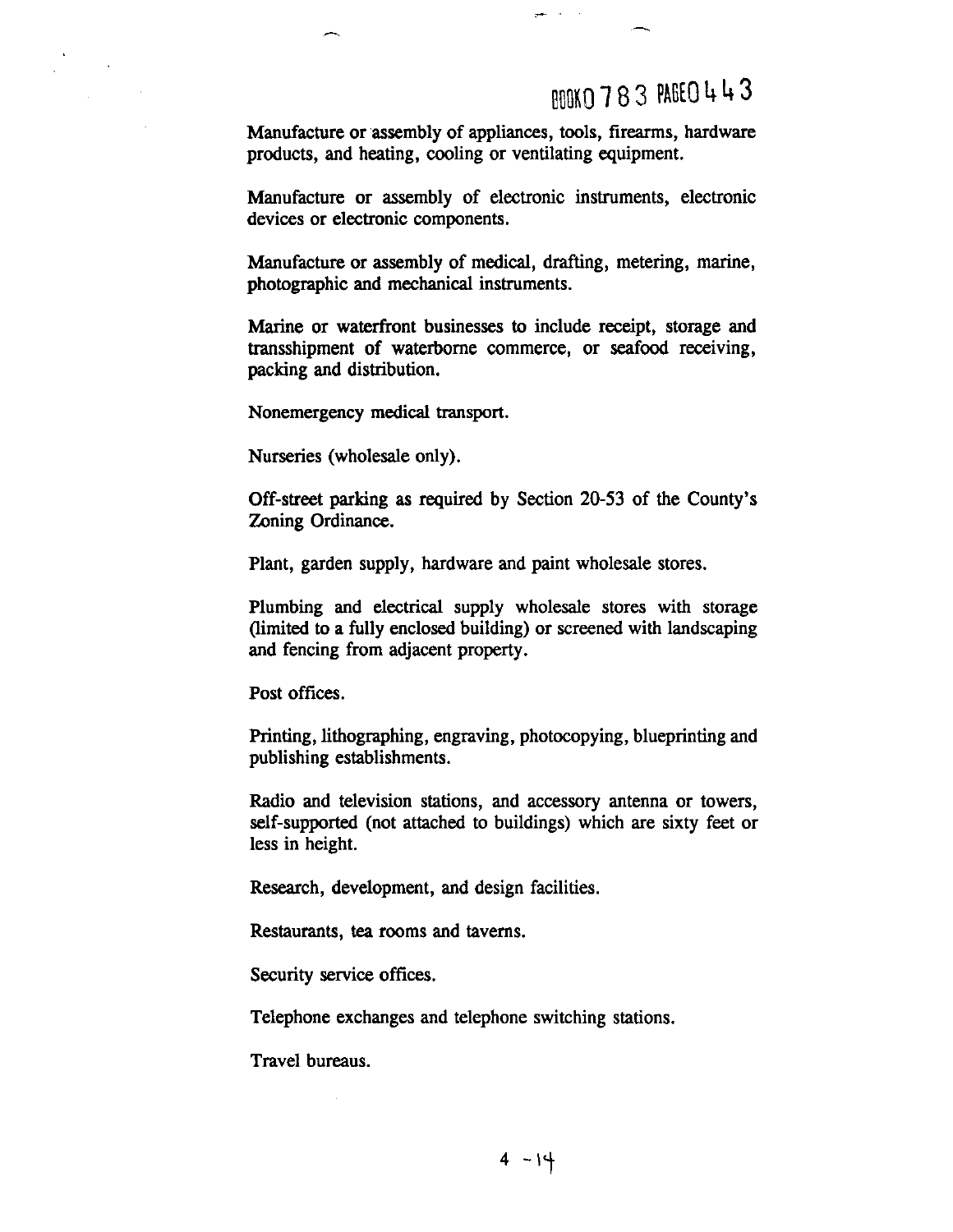### $max 783$   $BSE0444$

Warehouse, storage, and distribution centers with storage (limited to a fully enclosed building) or screened with landscaping and fencing from adjacent property.

Welding and machine shops with storage (limited to a fully enclosed building) or screened with landscaping and fencing from adjacent property.

2. **Initial Road Improvements.** Access to the Property shall be limited to one entrance on **U.S.** Route 60 opposite Tarleton Bivouac. Additional commercial entrances to the Property fronting on **U.S.** Route 60 shall be allowed but only with the prior review and approval of both the County's Director of Planning and the Virginia Department of Transportation ("VDOT"). Prior to issuance of any Certificate of Occupancy on the Property, the Owners shall install the following road improvements:

> The installation of: (1) the main entrance to the Property from **U.S.** Route 60 the right of way for which main entrance shall be approximately 300 feet in depth tapering back to a two lane right of way and which main entrance shall incorporate a three lane roadway (one entering and two exiting) with right of way of sufficient width to accommodate a third exiting lane; (2) a right turn lane on the eastbound **U.S.** Route 60 approach; (3) a left turn lane on the eastbound **U.S.** Route 60 approach; (4) a left turn lane on the westbound **U.S.** Route 60 approach; and (5) separate left and right turn lanes exiting the Property.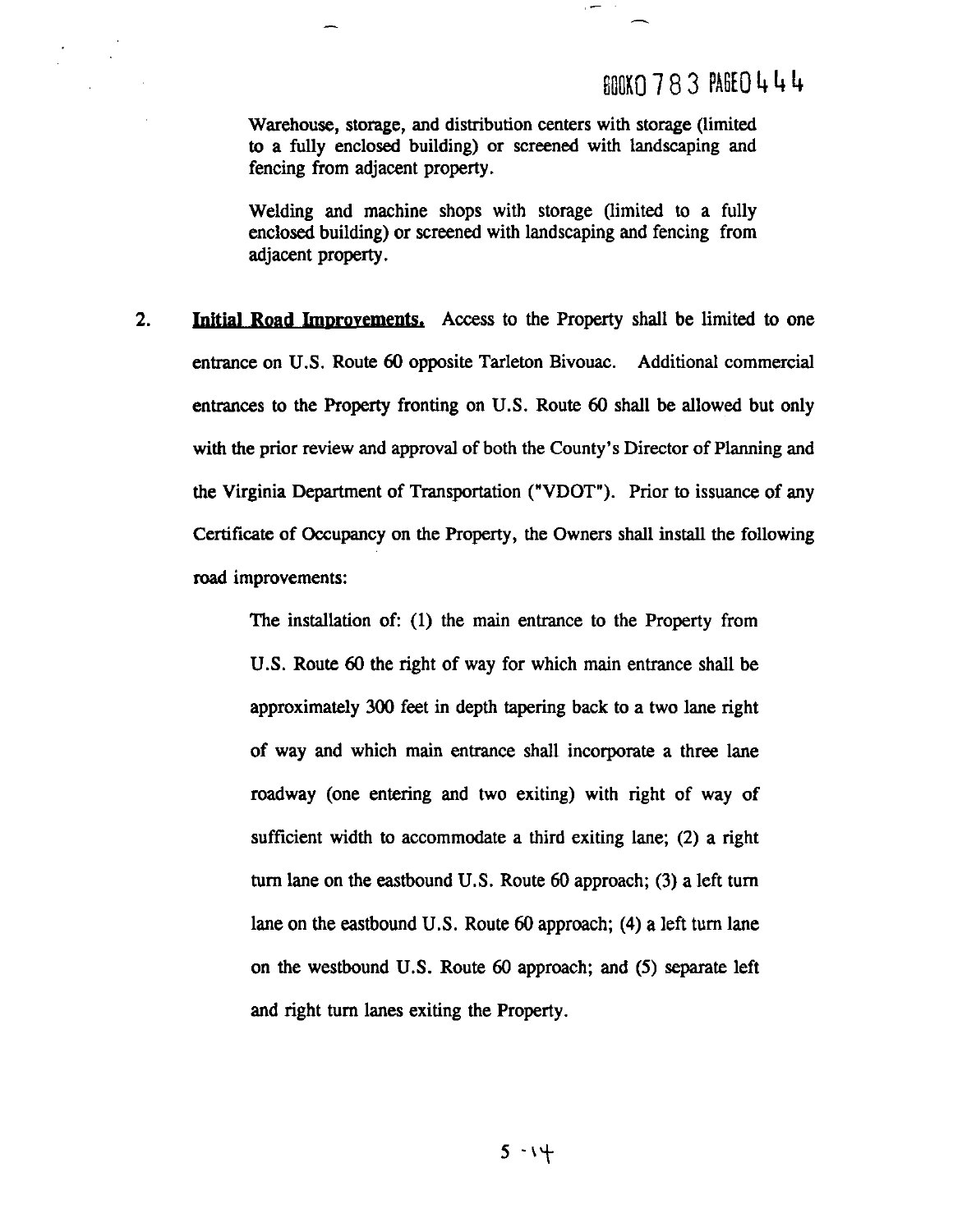- **3. Traffic Light Imwovements,** Upon meeting applicable VDOT warrants, the Owners shall signalize, in a manner acceptable to VDOT, the intersection of the entrance roadway to the Property with U.S. Route 60.
- **4. Subsequent Road Improvements.** Except as hereinafter provided, development on the Property shall be limited to no more than 708,000 square feet of interior building area until the following road improvements are in place.
	- a. Widening of U.S. Route 60 from the existing two lane facility to a four lane divided (urban minor) arterial roadway along the entire frontage of the Property from the James River Elementary School property to the Ball metal property; and
	- b. Installation of a second northbound left turn lane onto U.S. Route 60 within the main entrance to the Property.

Notwithstanding the above limitation, the Owners may conduct a traffic analysis either (1) when **VDOT** includes for construction in its Six Year Plan alternate U.S. Route 60 East as generally shown on the County's Comprehensive Plan or (2) when development on the Property reaches or exceeds 300,000 square feet of interior building area. The Owners shall submit the traffic analysis to the Director of Planning for approval. If the approved results of that analysis indicate that additional development above 708,000 square feet of interior building area can be accommodated with only the initial road improvements specified in paragraph 2 above, the Director of Planning may allow such additional development prior to the installation of the improvements specified in subparagraphs a and b above.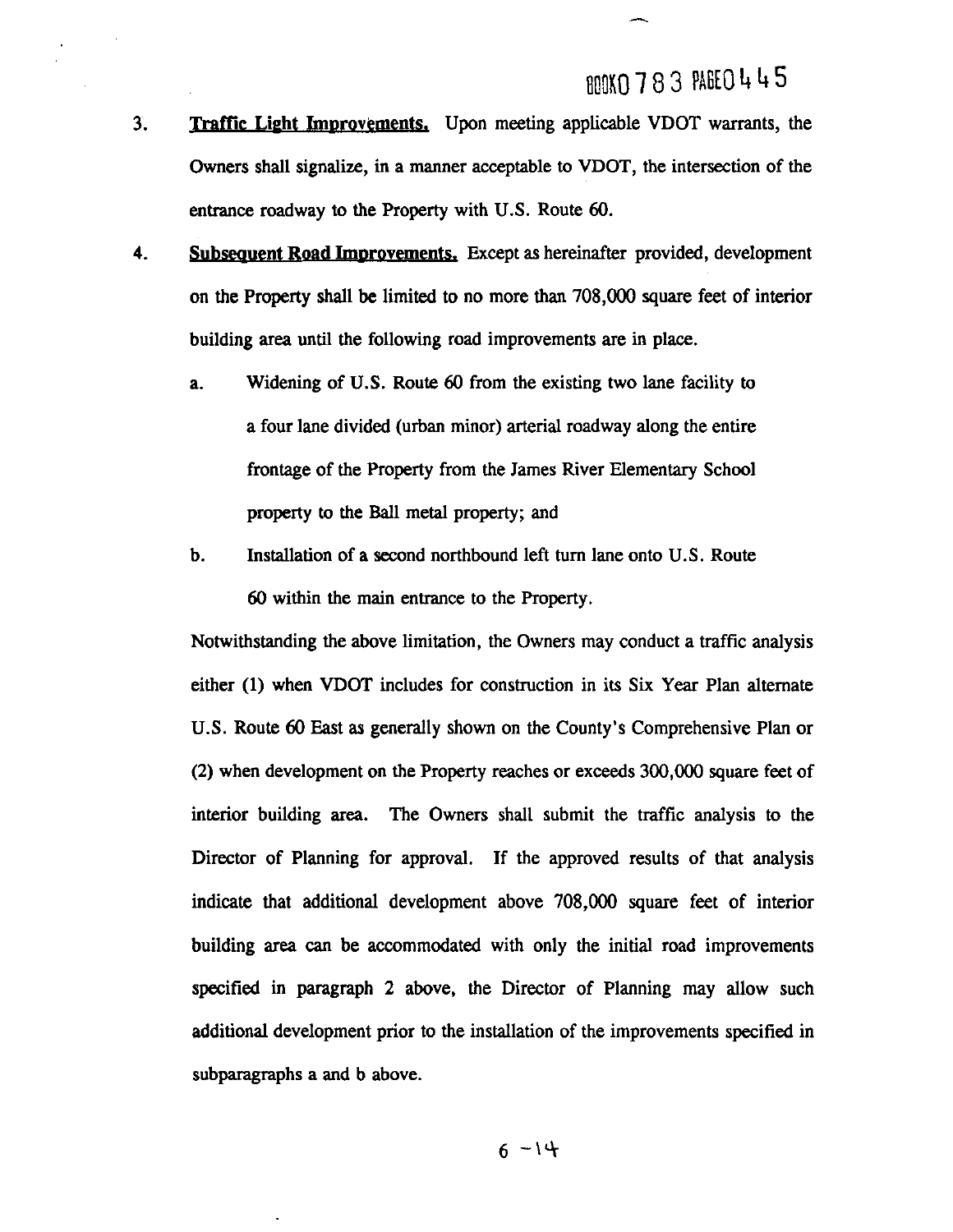- **5.** Setback from **U.S.** Route 60 East. No building (or parking lot) shall be located within 140 feet of the centerline of the right-of-way of U.S. Route 60 East, existing at the time of approval of the rezoning of the Property.
- **6. Owner's Association** The Owners shall provide documentation acceptable to the County Attorney demonstrating that an owners' association has been legally established with authority to impose, raise and collect assessments against the owners of lots according to law. The association shall have the ability to place a lien on any lot within the Property for unpaid assessments levied against that lot.
- 7. **Limitations on Land Disturbing Activities.** No land disturbing activities with the exception of stormwater facilities or other utilities approved by the Development Review Committee, and archaeological research, shall take place in any area shown as "Undevelopable Land" on the plats entitled "Subdivision of Property of Colonial Williamsburg Foundation, Being Part of the Locust Grove Tract, Situated in the Roberts District, James City County, Virginia", dated **8/7/91,** recorded in James City County Plat **Book** 55, Page **43** and "Subdivision of Property of Colonial Williarnsburg Foundation, Being Part of the Conveyance to Williamsburg Developments, Inc. Situated in the Roberts District, James City County, Virginia" dated April **27,** 1992 recorded in James City County Plat **Book**  56, Pages **32-33.**
- 8. Conflict with Declaration of Covenants and Restrictions. If any one or more of these proffers or any portion thereof be in conflict with any one or more of the conditions contained in the Declaration of Covenants and Restrictions recorded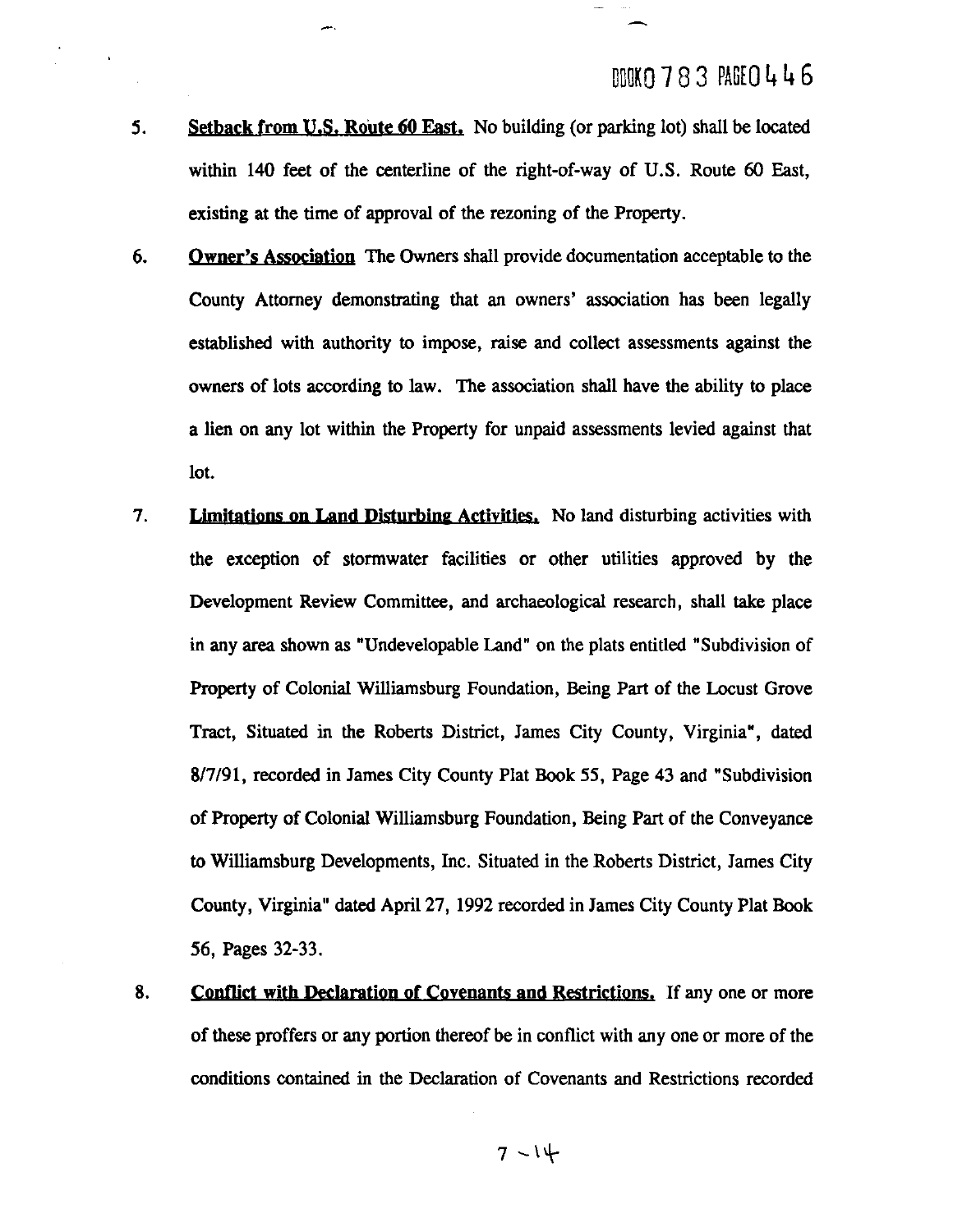in James City County Deed **Book 545,** Page 361, **a. u.,** the Supplemental Declaration thereto recorded in James City County Deed **Book 583,** Page 676, **a.**  seq. or any amendment to either or both of said declarations, the more restrictive provision(s) shall govern.

 $\bar{\epsilon}$ 

- **9. Contract Not Amended.** Nothing in this Agreement shall be deemed to change any provision of the Agreement dated December 1, 1991 between the City of Wiliamsburg, Virginia, the County of James City, Virginia, The Colonial Williamsburg Foundation and Williamsburg Developments, Inc. and the limitations on the financial responsibilities of the parties thereto.
- 10. No Relationship Created. Neither Williamsburg Developments, Inc. nor the Industrial, Development Authority of James City County, Virginia by the execution and delivery of this Proffer Agreement intend to create a joint venture, partnership, agency or other legal combination of their respective entities.
- 11. **Binding Upon Successors.** The obligations created by this Agreement shall be binding upon each of the successors in title to each of Williamsburg Developments, Inc. and the Industrial Development Authority of James City County, Virginia.
- 12. **Headings.** All section and subsection headings of this Agreement are for convenience only and are not part of these proffers.
- **13. hior Proffers Void.** Upon the approval of the requested rezoning, all prior proffers on the Property in favor of the County shall become null and void.
- 14. **Severabilitv.** If any clause, sentence, paragraph, section or subsection of these proffers shall be adjudged by any Court of competent jurisdiction to be invalid

$$
8 - 14
$$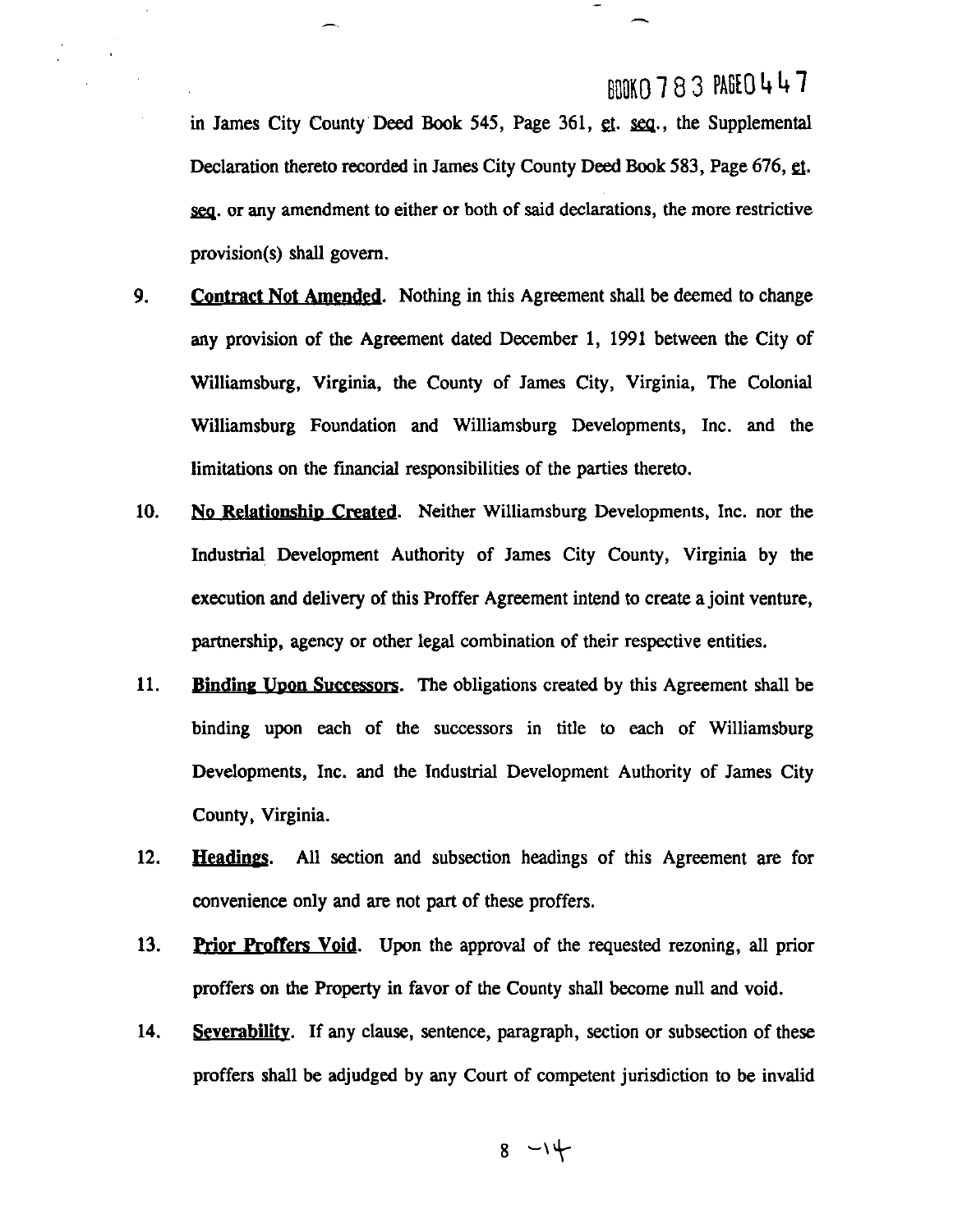## BOOKO 783 PAGEO 448

for any reason, including, but not limited to, a declaration that it is contrary to the Constitution of the Commonwealth of Virginia or of the United States of America, or if the application thereof to the Owner or to any government agency or circumstance is held invalid, such judgment or holding shall be confined in its operation to the clause, sentence, paragraph, section or subsection hereof or the specific application thereof, directly involved in the controversy in which the judgment or holding shall have been rendered or made, and shall not in any way affect the validity of any other clause, sentence, paragraph, section, or subsection hereof, or affect the validity or application thereof to the Owner or to any other government agency, person or circumstance.

c:\wp51\wdi\profferg

October 18, 1995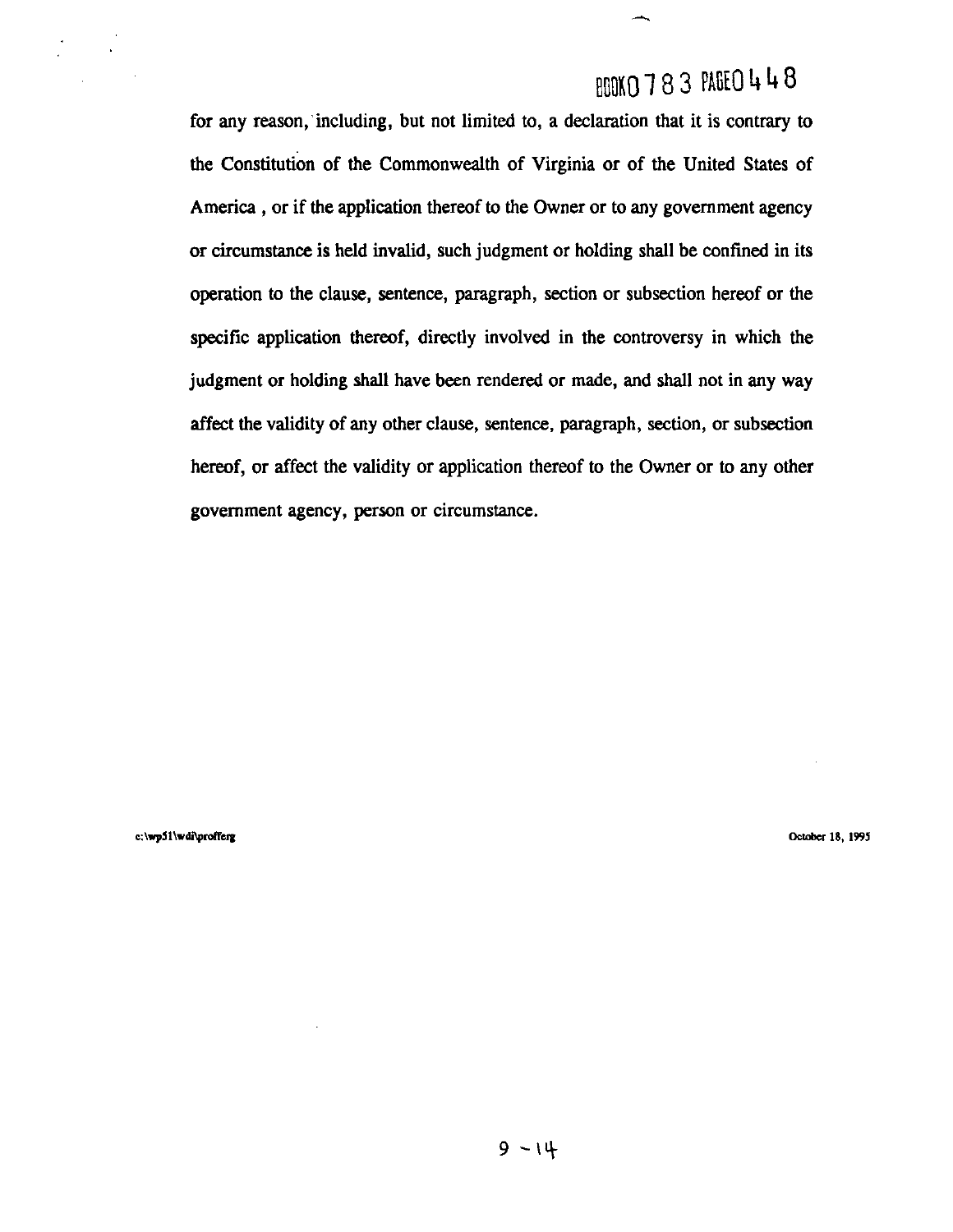BOOKO 783 PAGEO 449

#### **WILLIAMSBURG DEVELOPMENTS, INC.**

**Victoria Gussman, Vice President** 

**STATE OF VIRGINIA** 

*FRANCECEDAR 98099900* 

### CITY/<del>COUNTY</del> OF Williamslung to-wit:

The foregoing document was acknowledged before me this  $\frac{\partial}{\partial l}$  day of December, 1995 **by Victoria Gussman, Vice President, of and acting on behalf of Williamsburg Developments, Inc.** 

Gewler PUBLIC commission expires:  $\left( \frac{\sum_{i=1}^{n} |q_i|}{\sum_{i=1}^{n} |q_i|} \right)$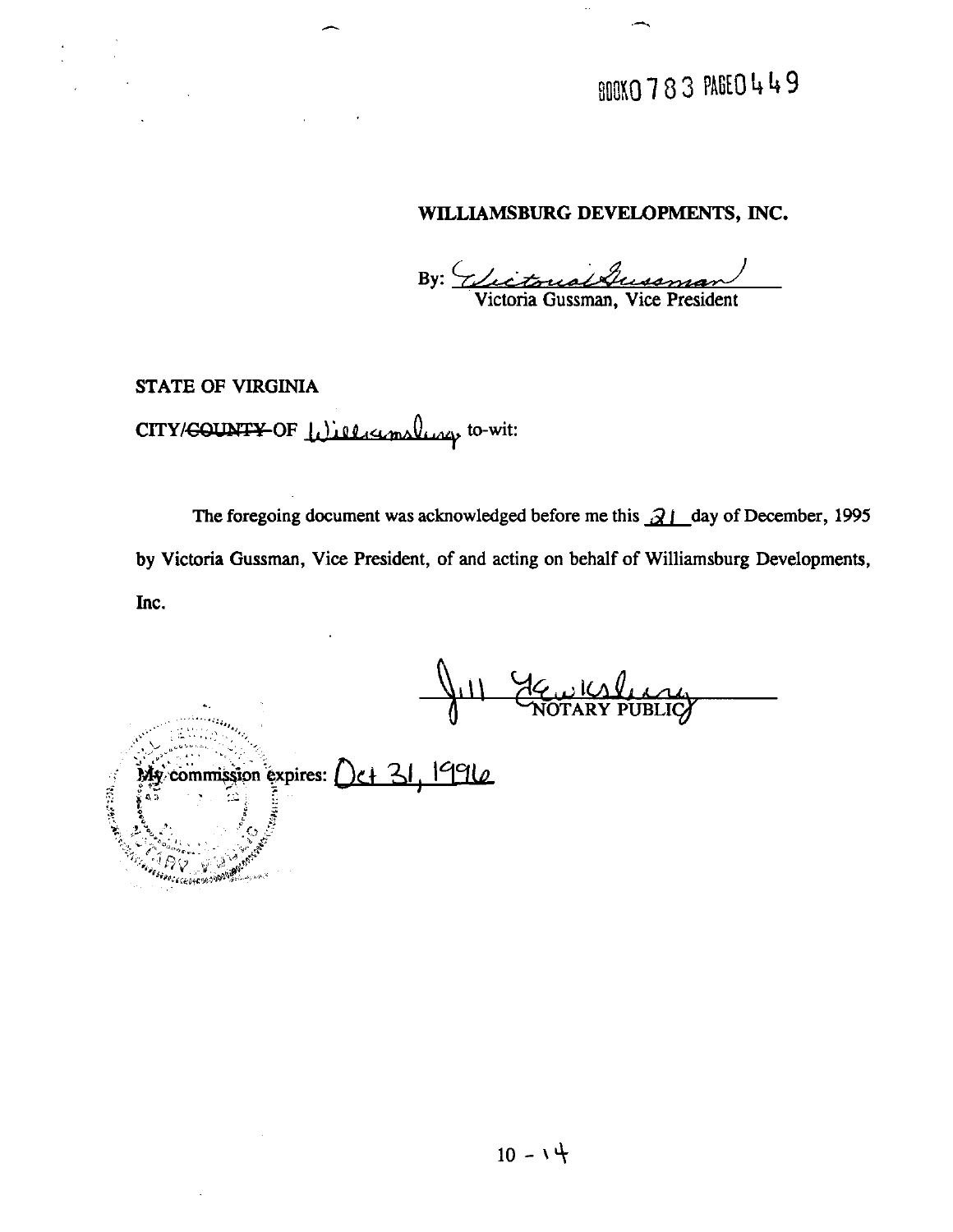### DOOKO 783 PAGEO 450

#### **INDUSTRIAL DEVELOPMENT AUTHORITY OF JAMES CITY COUNTY, VIRGINIA**

By: AM5

**STATE** OF VIRGINIA  $C$ FPY/COUNTY OF  $\mathcal{Q}_{\ell}$   $\mathcal{M}_{\ell}$   $\mathcal{M}_{\ell}$   $\mathcal{M}_{\ell}$  , to-wit: <u>junes city</u>

The foregoing document was acknowledged before me this X<sub>74</sub>day of December, 1995 by Jon A. Nystrom, Chairman, of and acting on behalf of the Industrial Development Authority of James City County, Virginia.

Vier (en 1 Lori

My commission expires: March 31, 1996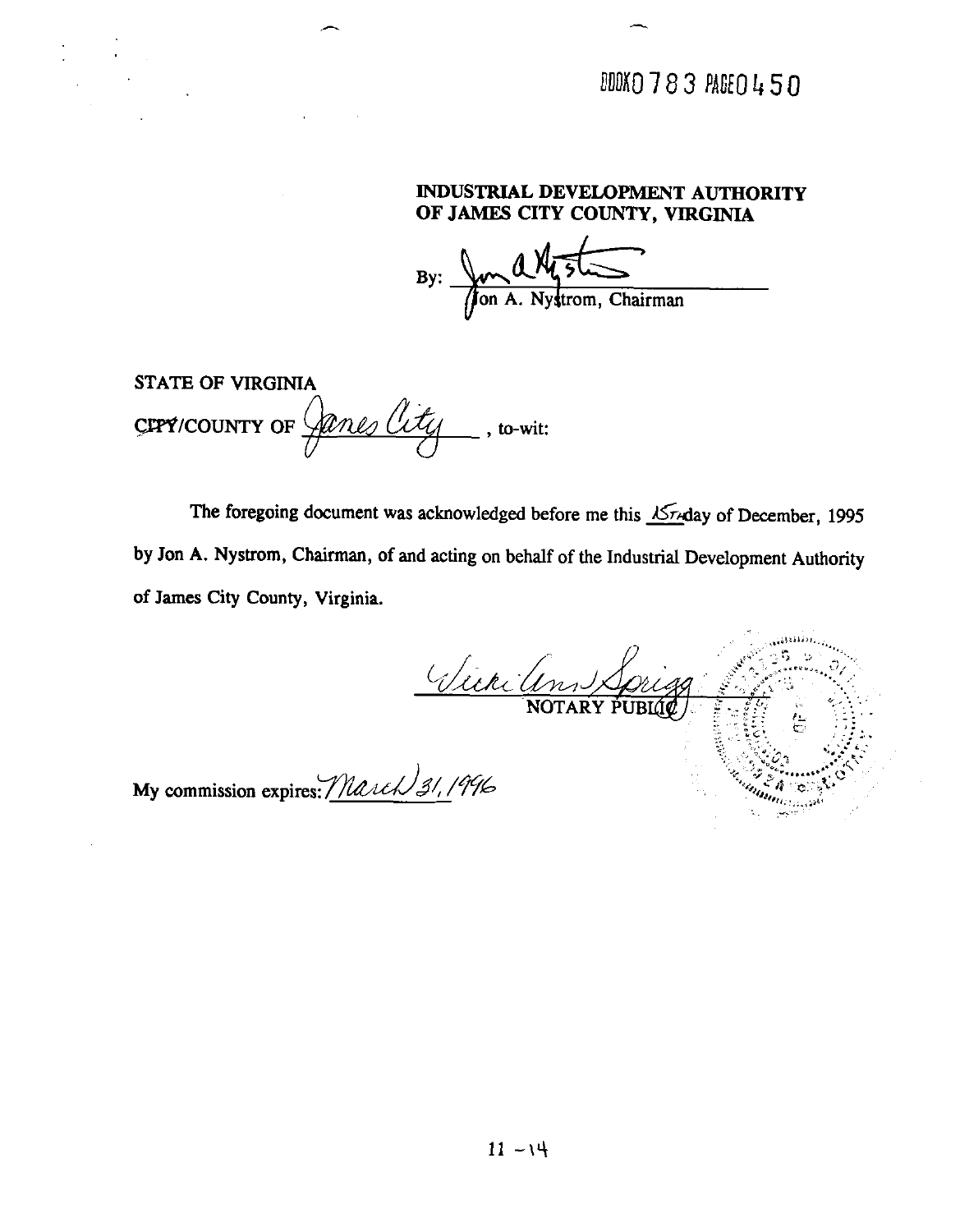#### **EXHIBIT "A"**

All that certain lot, piece or parcel of land, with improvements thereon and appurtenances thereunto belonging, lying and being in Roberts District, James City County, Virginia, **as** shown on a plat of survey prepared by Langley and McDonald, P.C., a professional corporation, Engineers-Planners-Surveyors, dated **08/07/91** entitled "SUBDIVISION OF PROPERTY OF COLONIAL WILLIAMSBURG FOUNDATION, BEING PART OF THE LOCUST GROVE **TRACT,** SITUATED IN THE ROBERTS DISTRICT, JAMES CITY COUNTY, VIRGINIA", on which plat the property hereby conveyed is more particularly described **as** "PARCEL 2, TOTAL AREA = 61.2113 ACRES, NET DEVELOPABLE AREA - **45.0000** ACRES, UNDEVELOPABLE AREA = **16.2113** ACRES" together with "ADDITIONAL AREA **REQUIRED** FOR SUBDIVISION APPROVAL= **3.1387** ACRES" which plat is recorded in Plat **Book** 55, Page **43.**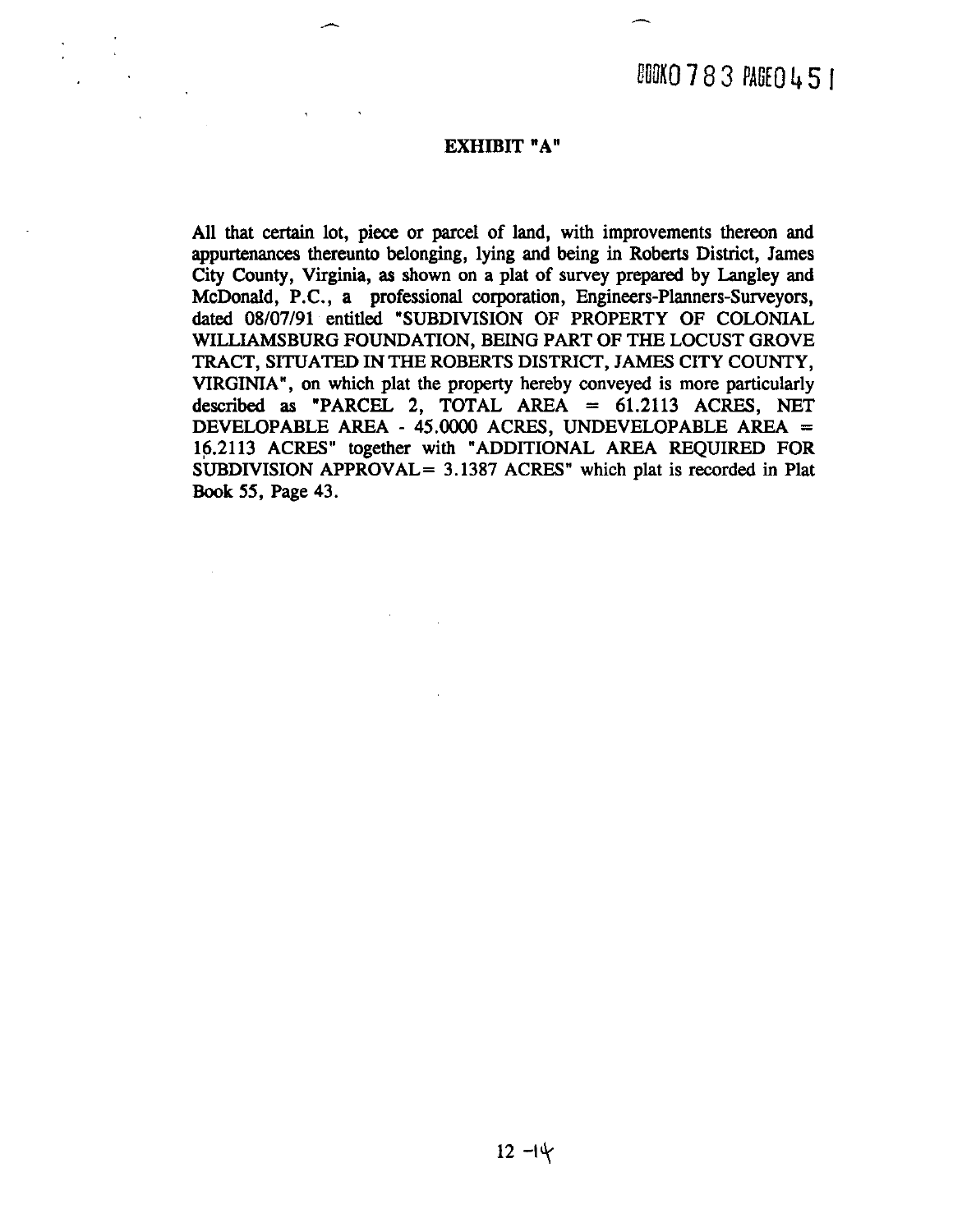#### **EXHIBIT "B"**

**AU** that certain lot, piece or **parcel** of land, containing **154.8946** acres, with improvements thereon, and appurtenances thereunto belonging, lying and being in James City County, Virginia, as shown on a plat of survey prepared by Langley and McDonald, P.C., dated April **27, 1992,** entitled "Subdivision of Property of Colonial Williamsburg Foundation **Being** Part of The Locust Grove Tract to be conveyed to Williamsburg Developments, Inc. situated in the Roberts District, James City County, Virginia", which plat is recorded in Plat **Book 56,**  Pages **32** and **733.**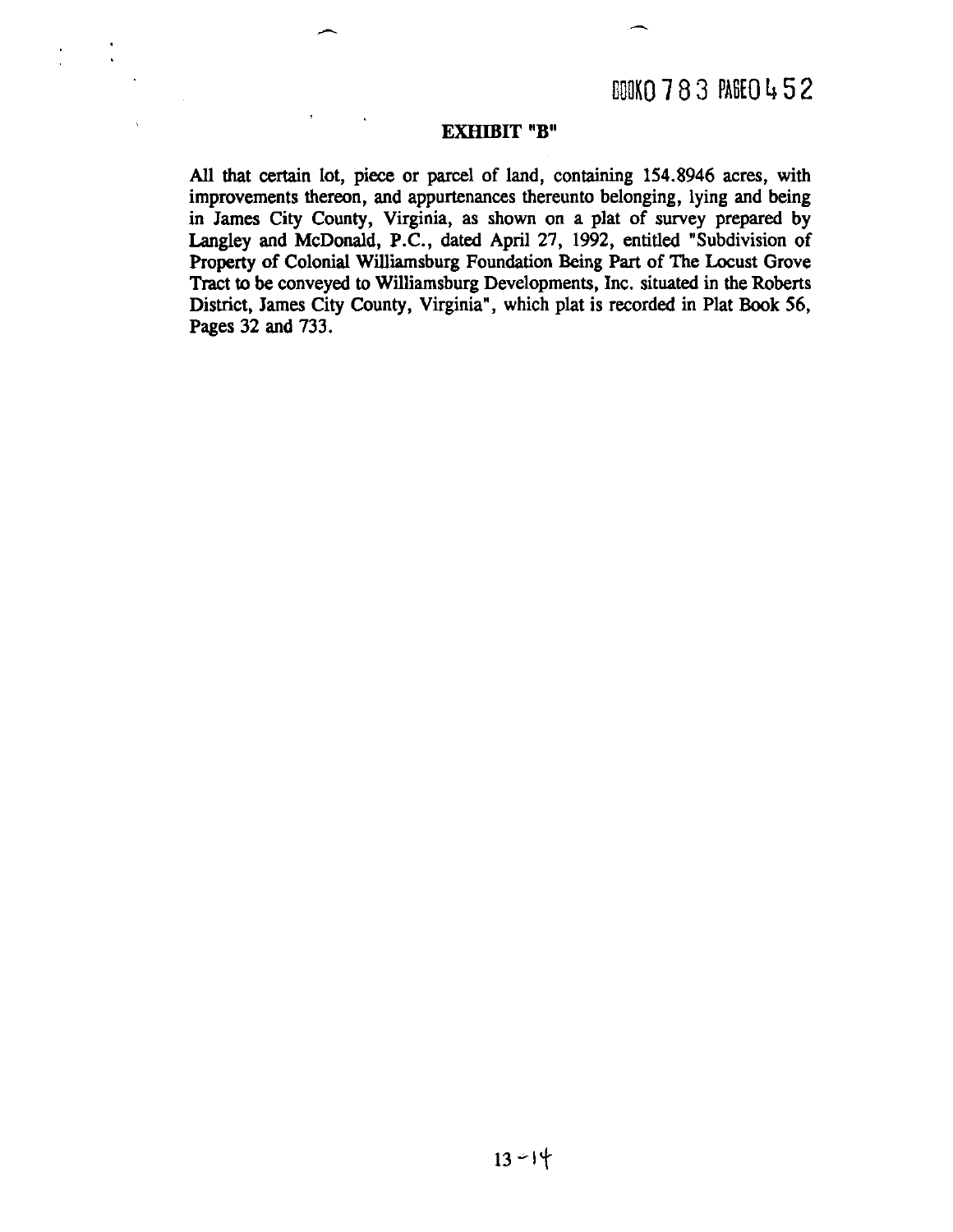